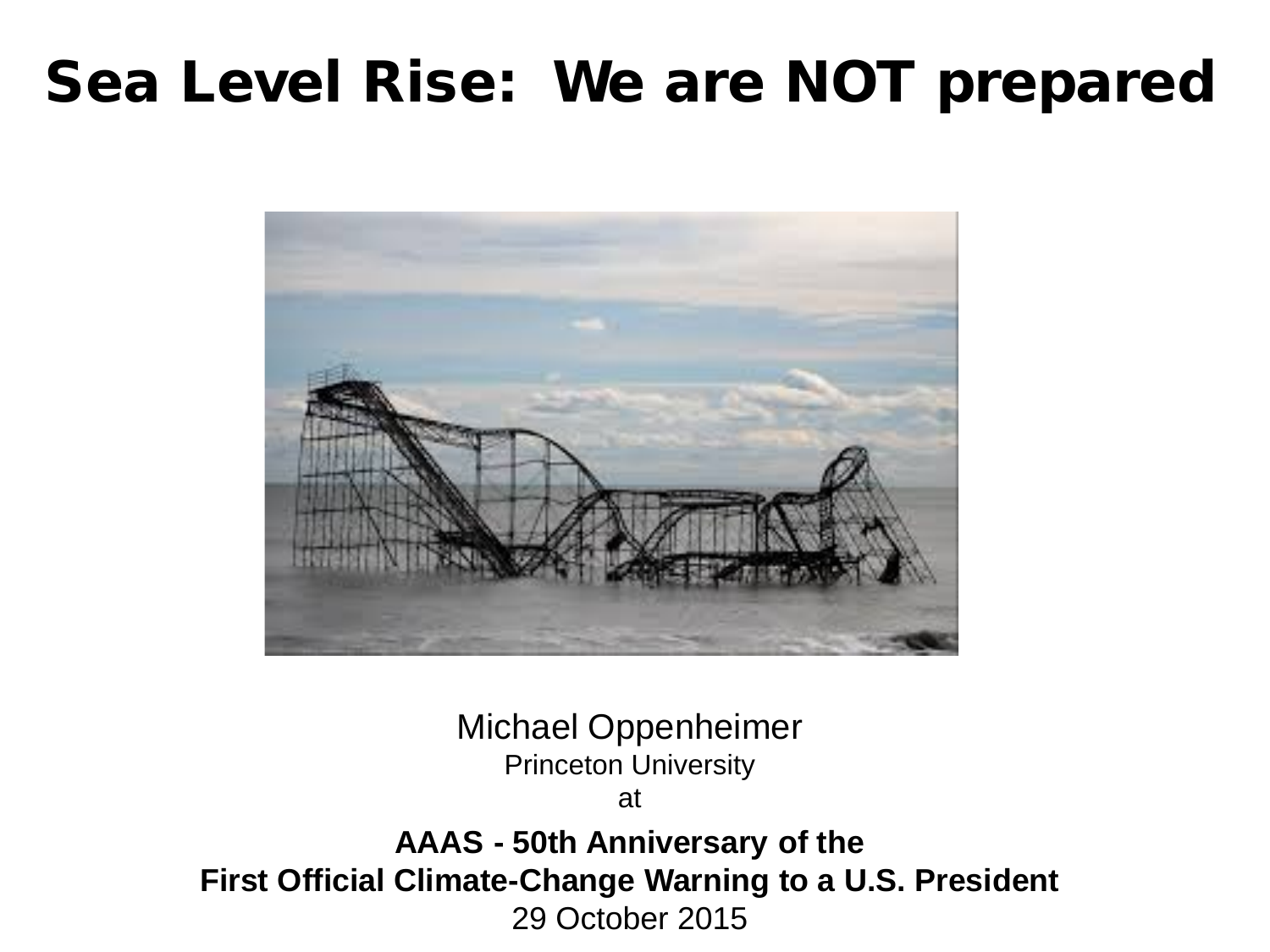### Vulnerability + Exposure interact with climate change to produce added Risk



#### *Vulnerability:*

The predisposition of a person or group to be adversely affected

#### *Exposure:*

Being in the wrong place at the wrong time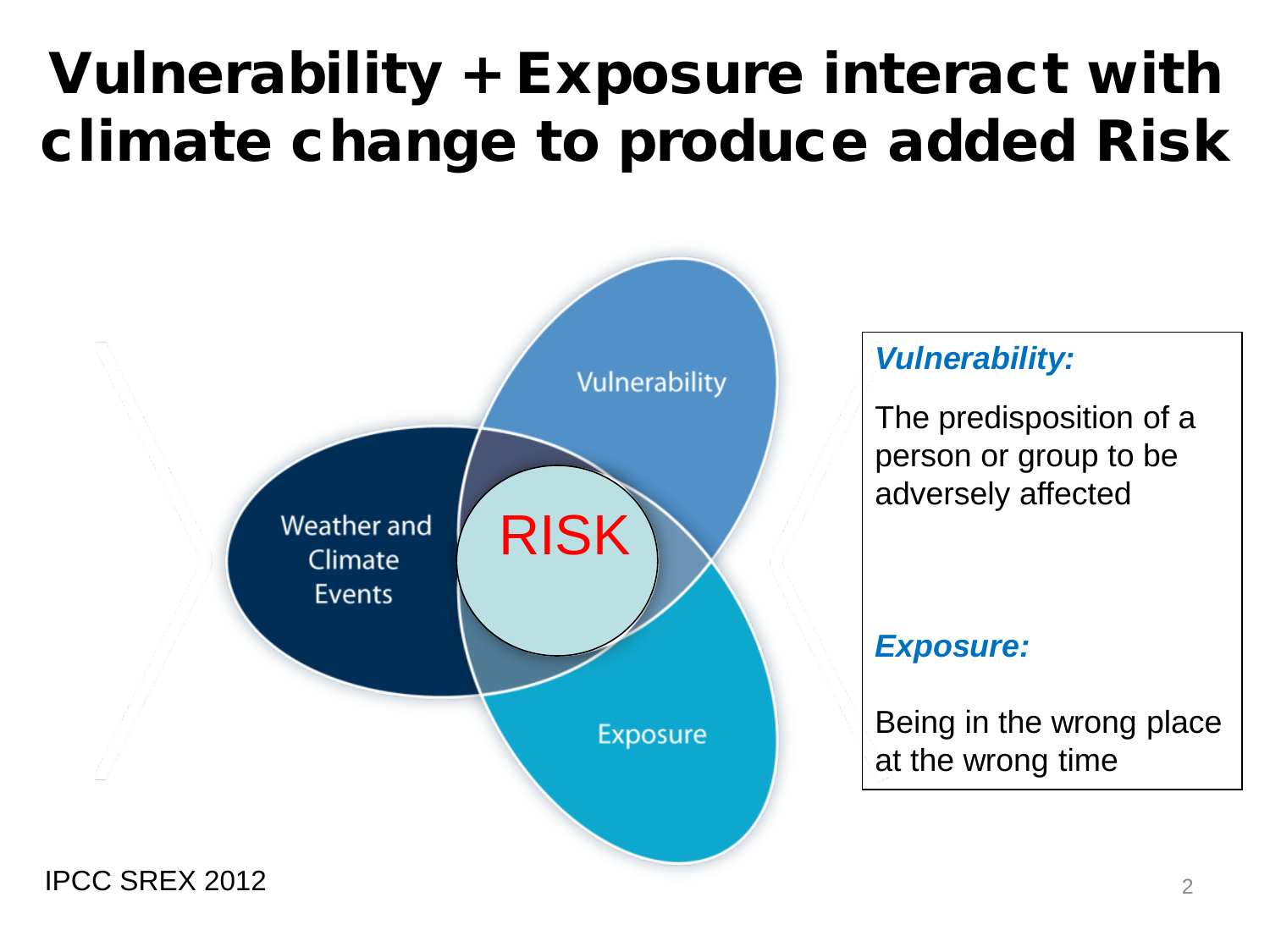### Global Mean Temperature, Sea Level Rising

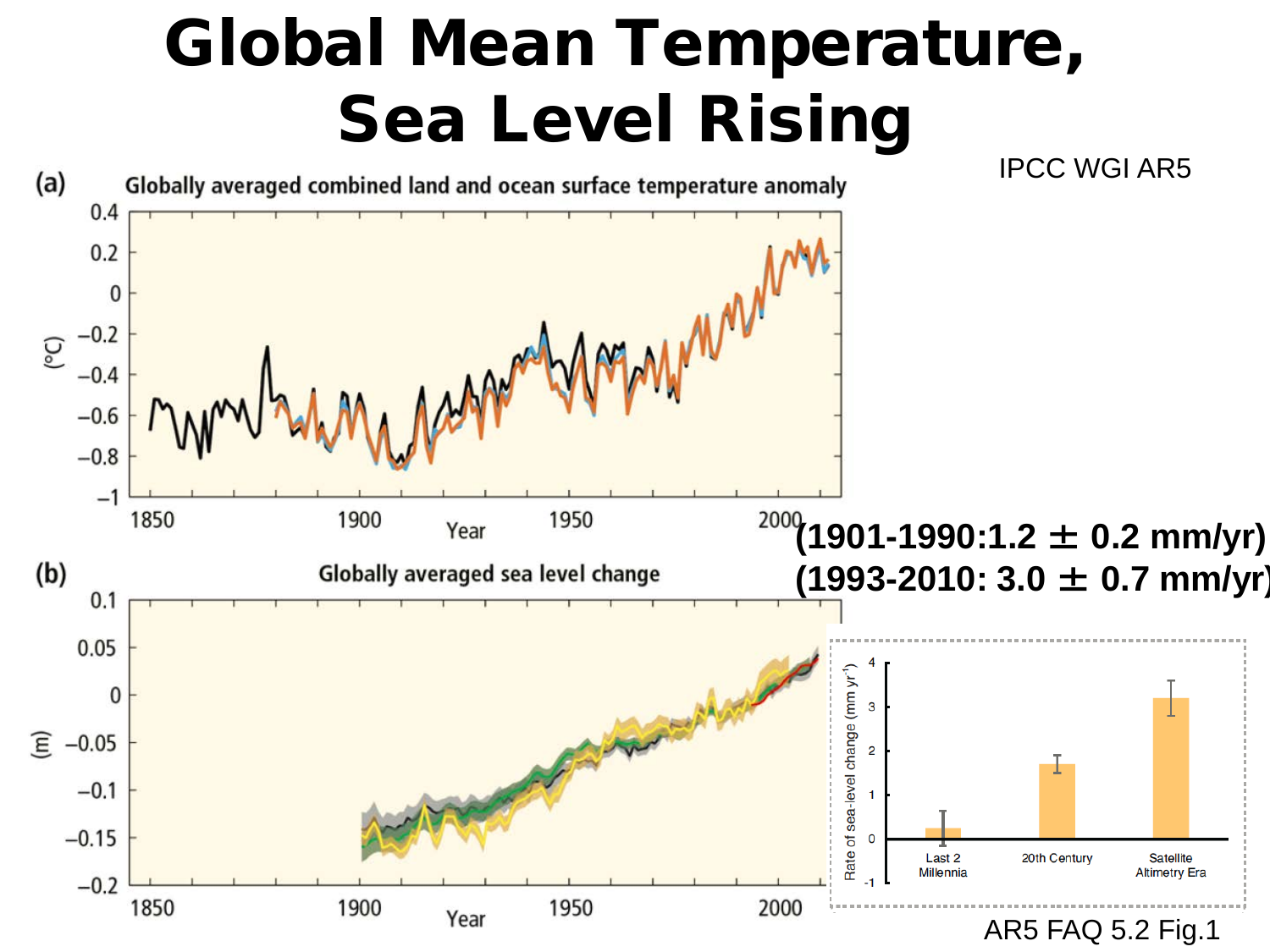

#### **Uncertainty** remains very large…

IPCC WGI AR5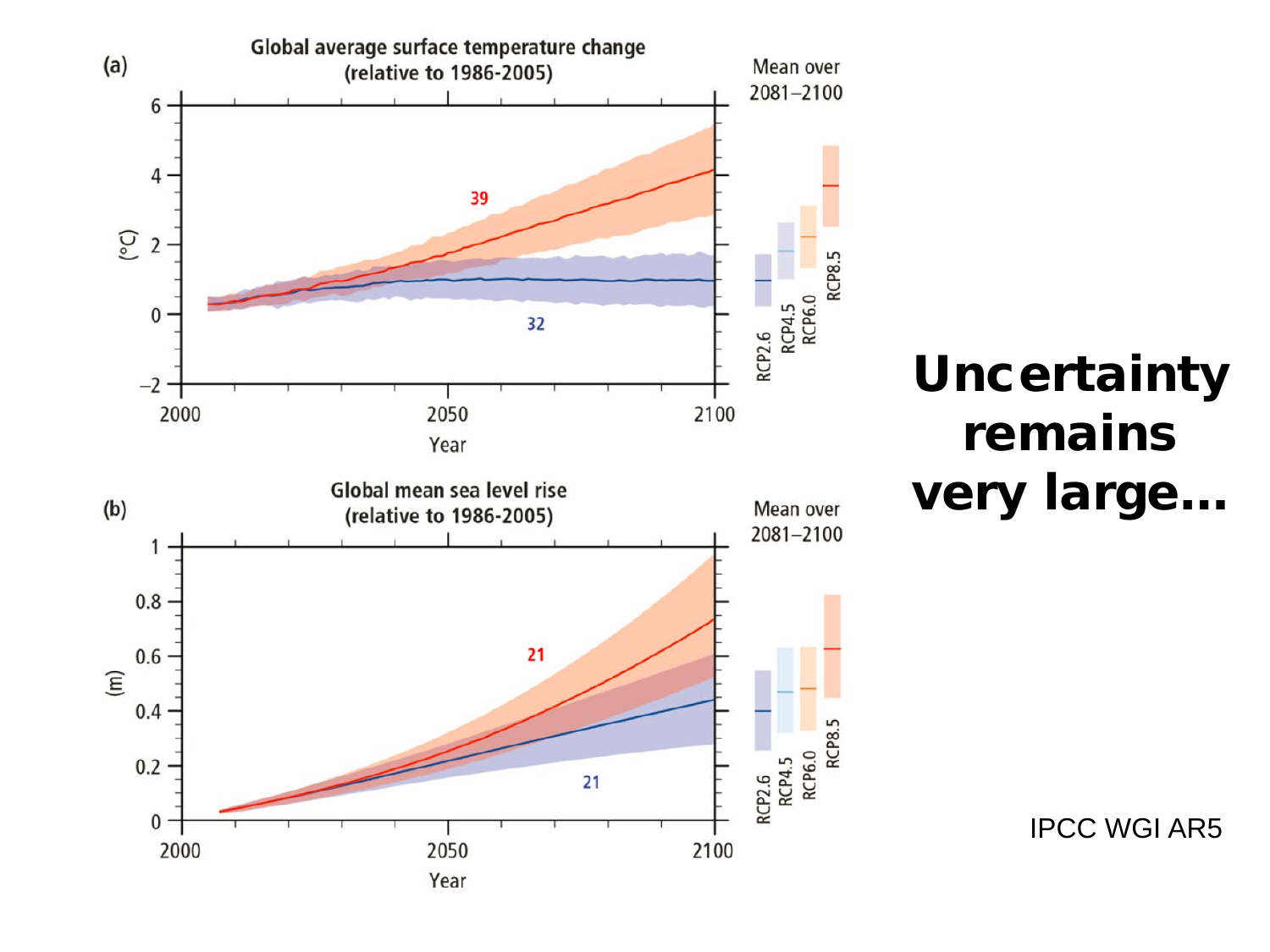### Yet some decisions should be made now!

- Need for science relevant to decision-making: what do we advise; what will policy makers find useful?
- Extreme coastal events illustrate a general problem
- US National Assessment notes a "risk-based range" of 0.2 vs. 2m! >>implies radically different investments now >>may yield paralysis
- Need for a probabilistic, risk-based approach
- *In the meantime, while risk is increasing, currently disaster preparedness is far below optimal*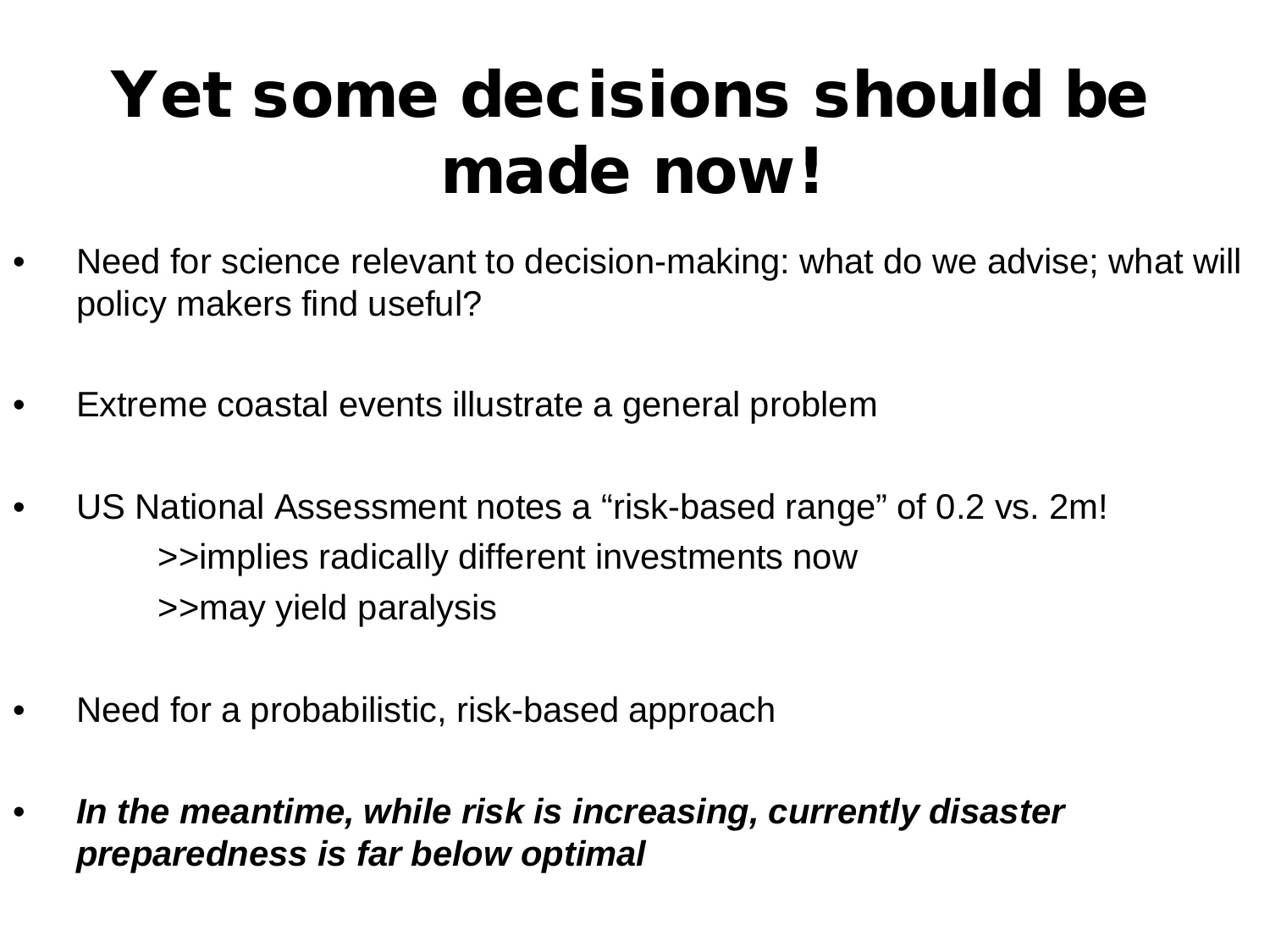

#### Processes determining global and local sea level change

(after AR5 Fig. 13-1)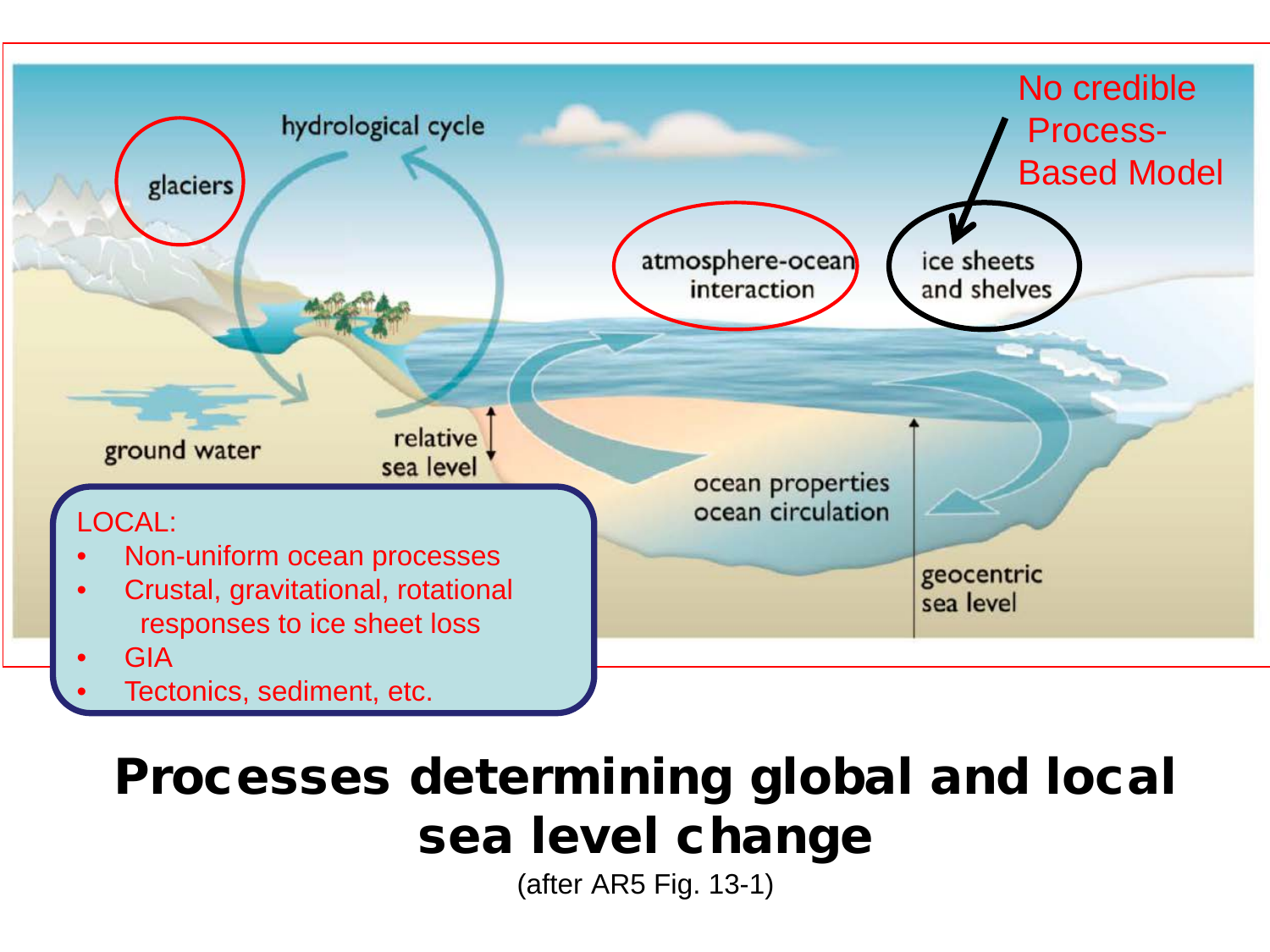#### Local sea level rise - selected NE US locations

"BaU" emissions case (RCP8.5)

| <b>Percentile</b>    | <b>Median</b> |    | 95  |
|----------------------|---------------|----|-----|
| <b>NYC</b>           | 96            | 44 | 154 |
| <b>Newport</b>       | 93            | 43 | 151 |
| <b>Atlantic City</b> | 104           | 53 | 163 |
| <b>Norfolk</b>       | 105           | 59 | 158 |
| <b>Global Mean</b>   | 79            | 52 | 121 |

Sea level rise (cm) year 2100 compared with year 2000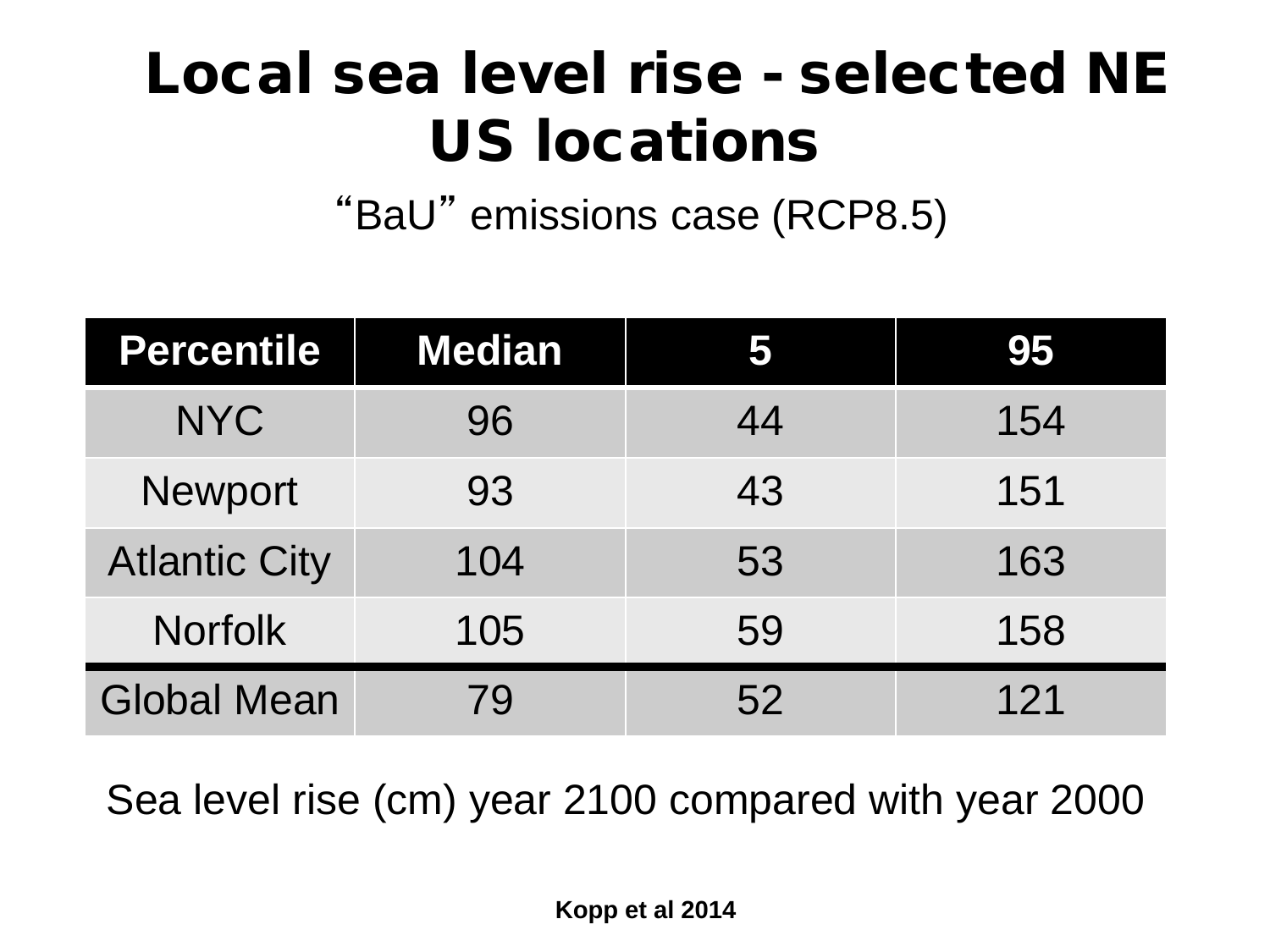# Long Term Hazard (~4m) <- 52m – Trigger? – How fast?





**Last time Earth was about two-degrees Celsius warmer for sustained period, sea level was 5-10 meters higher!**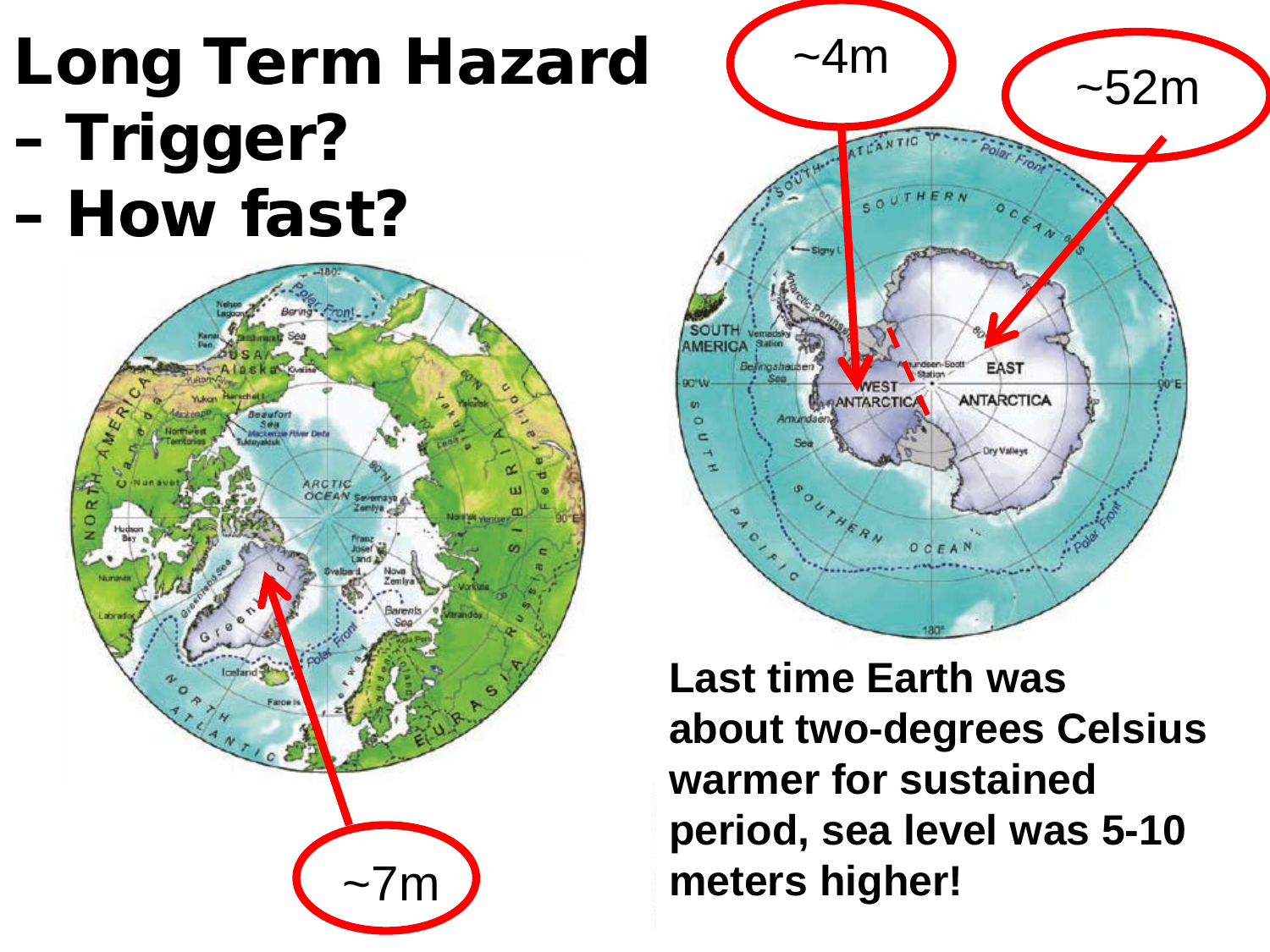# Flood frequency multiplier for 0.5m global mean sea level rise:

Shortens window for recovery from large and intermediate storms



Storms fixed

NYC: uncertainty of  $+/-O.5m$  can triple the multiplier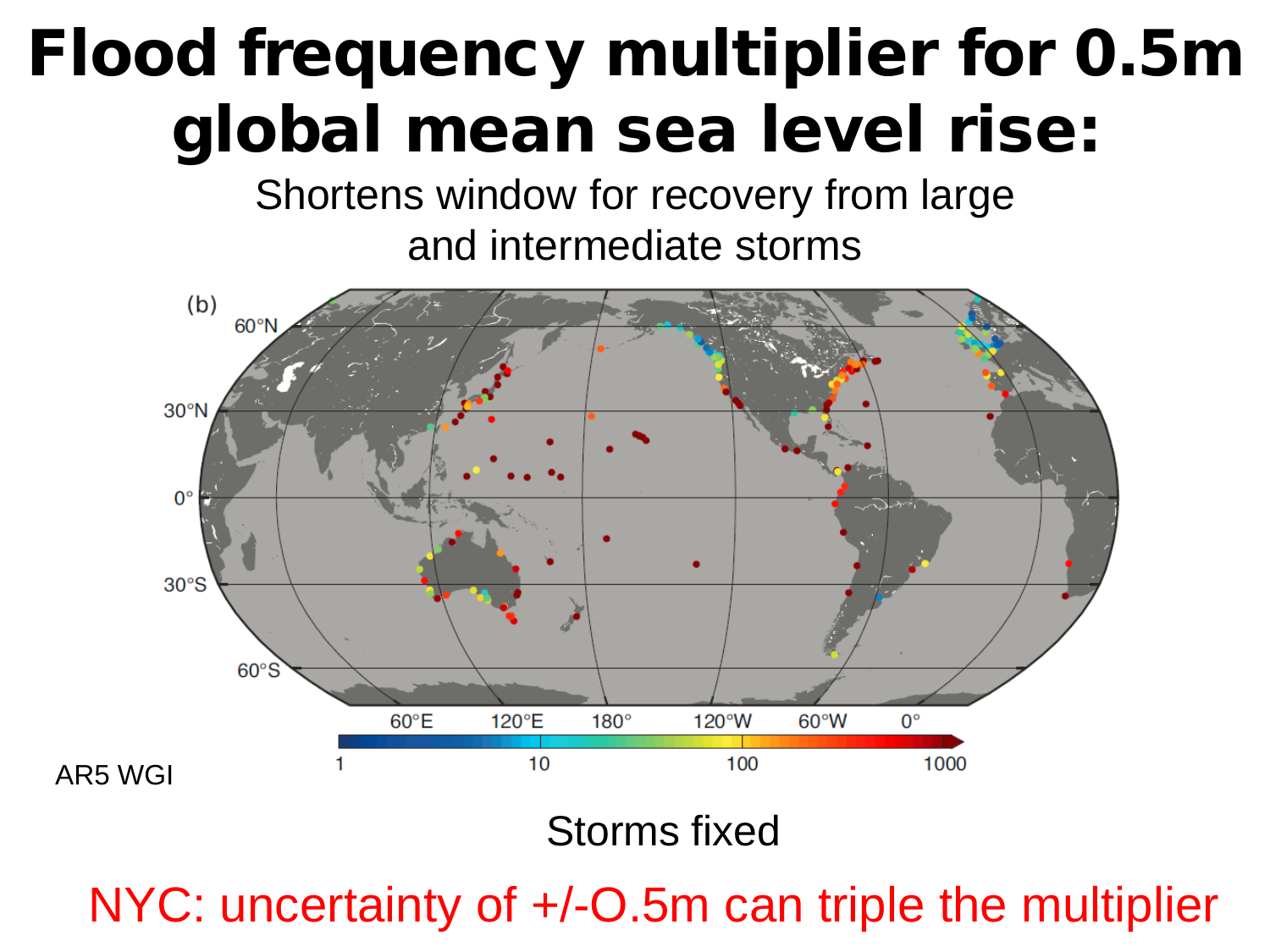# Modest amount of rise can make a big difference



SIRR 2013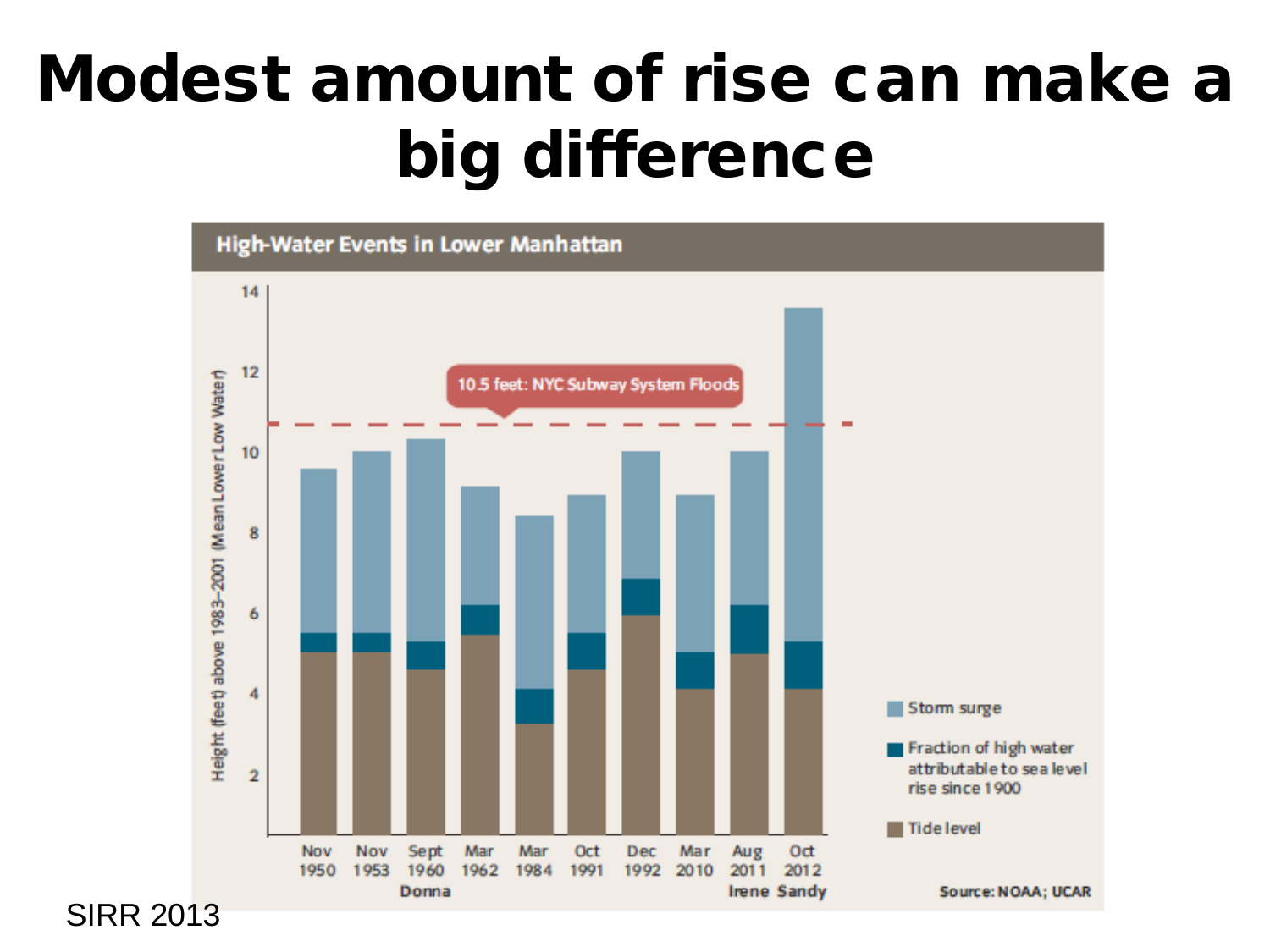#### Which scale of investment needed?



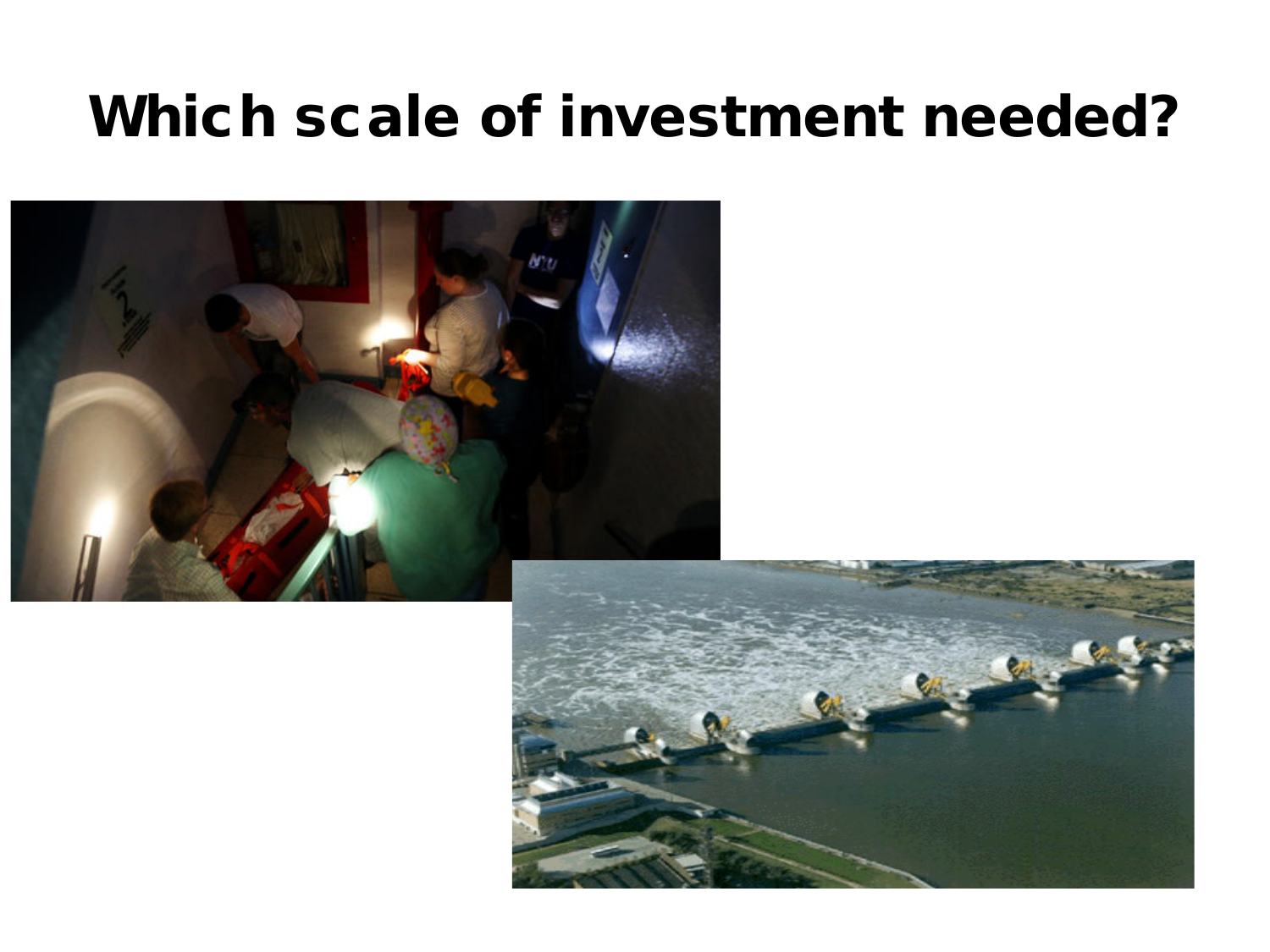#### The easy part – critical facilities within floodplain: hospitals, for example



SIRR

Retrofit existing ones, direct new ones outside flood zone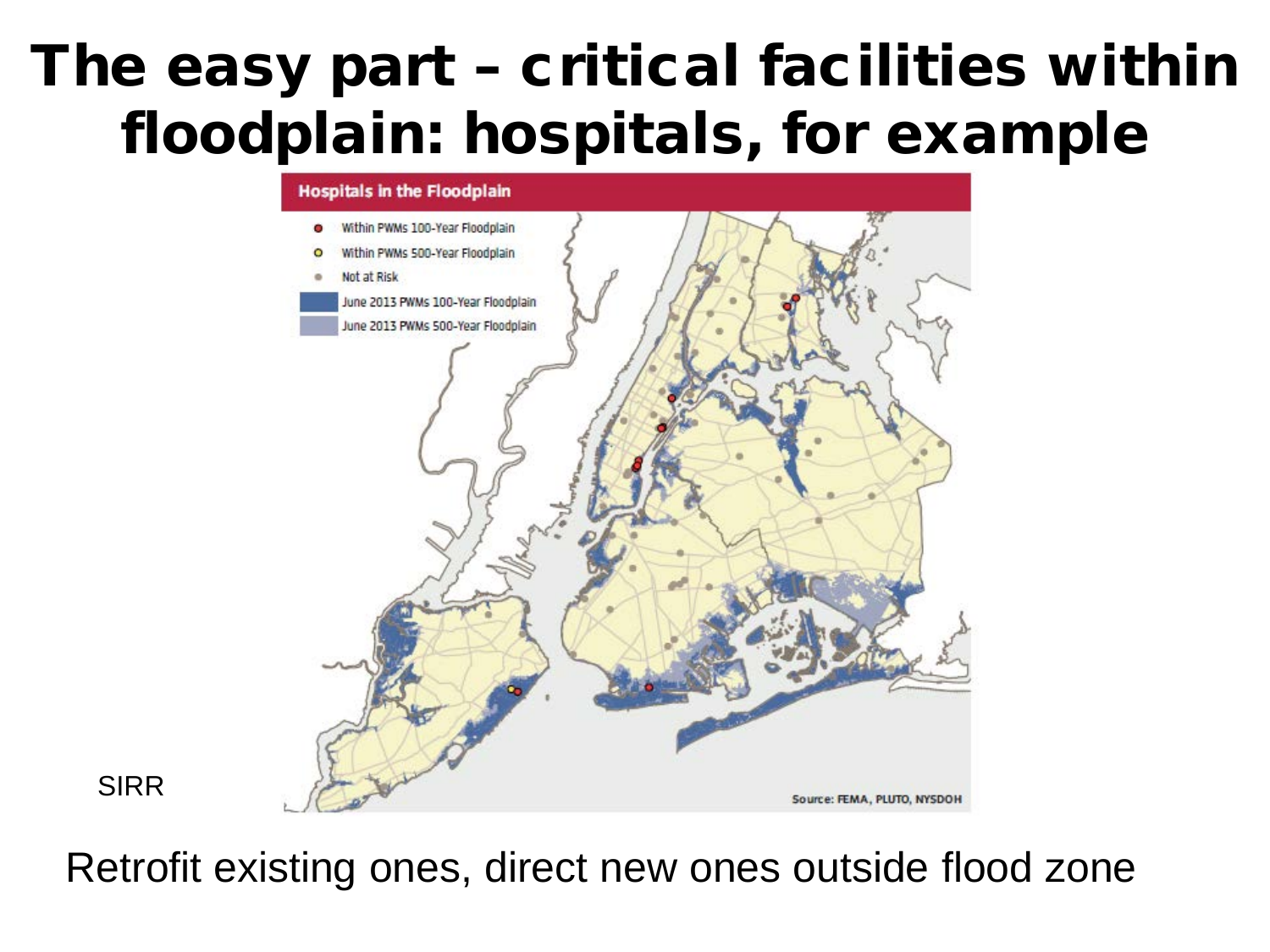# Political, psychological obstacles to the ideal are large

Extreme episodes have a large impact on public but…

- Extreme episodes are infrequent (as of now)
- Memories short
- Planning times are long
- Risk increases continuously
- Political incentives perverse compared to requirements of risk management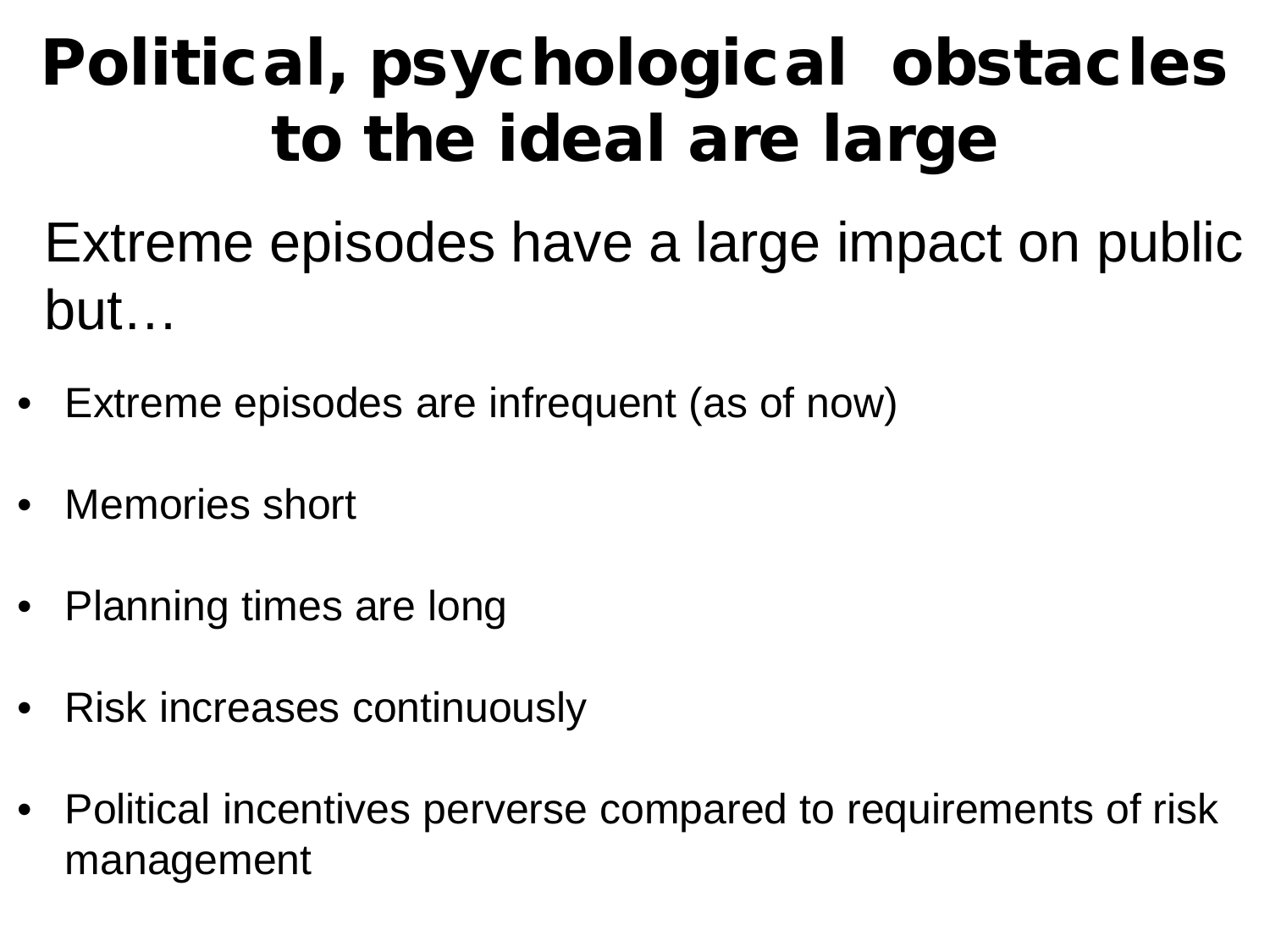# Federal resilience "incentive" system

1. Requirement: if rebuild, rebuild to flood zone code >>>enforcement?

>>> FEMA maps have errors, no SLR

- 2. HUD grants from reprogrammed Sandy funding
- 3. Co-funding for USACE projects (not applicable in other climate arenas)

 >>>virtual guarantee of hard (gray) solutions >>>depends on congressional appropriation

4. Otherwise, few \$\$\$ dedicated to resilience-building ex ante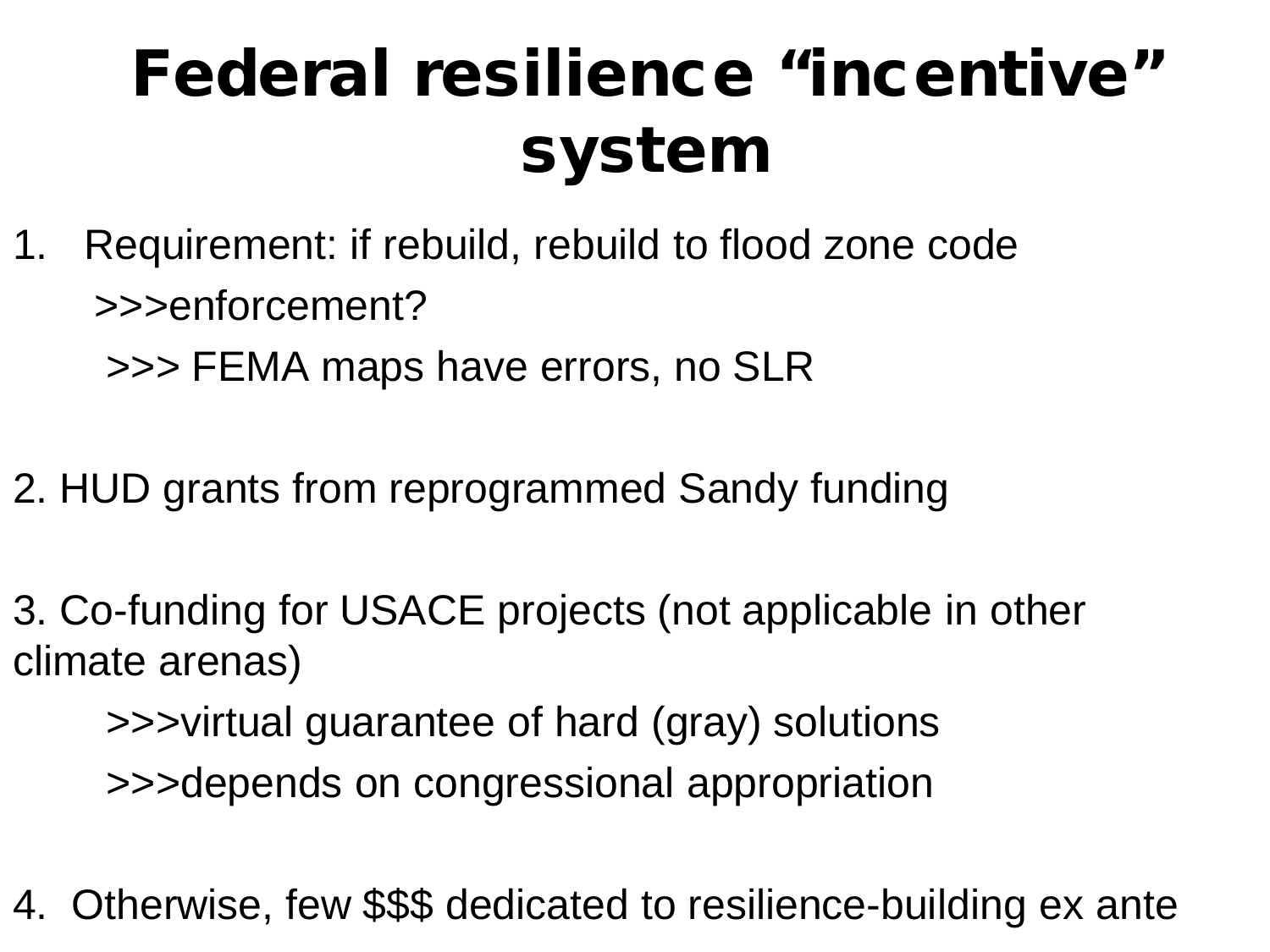# Some ideas on insurance reform

(in consultation with Howard Kunreuther, Wharton School)

#### Premiums should reflect risk  **>>>Don**'**t subsidize premiums** – undermines anticipatory reduction of vulnerability and exposure (some progress here)

- Think through *choice architecture*: coordinate risk-based rating with incentives to build resilience in advance.
- Need public *and* private enforcement
- Exploit public–private partnerships (terrorism insurance model) >>>new model for risks that are uninsurable by private sector alone >>>assist those who cannot afford protective measures
- Switch to multi-year insurance to provide premium and coverage stability while discouraging policy holders' cancelling after years of no losses.